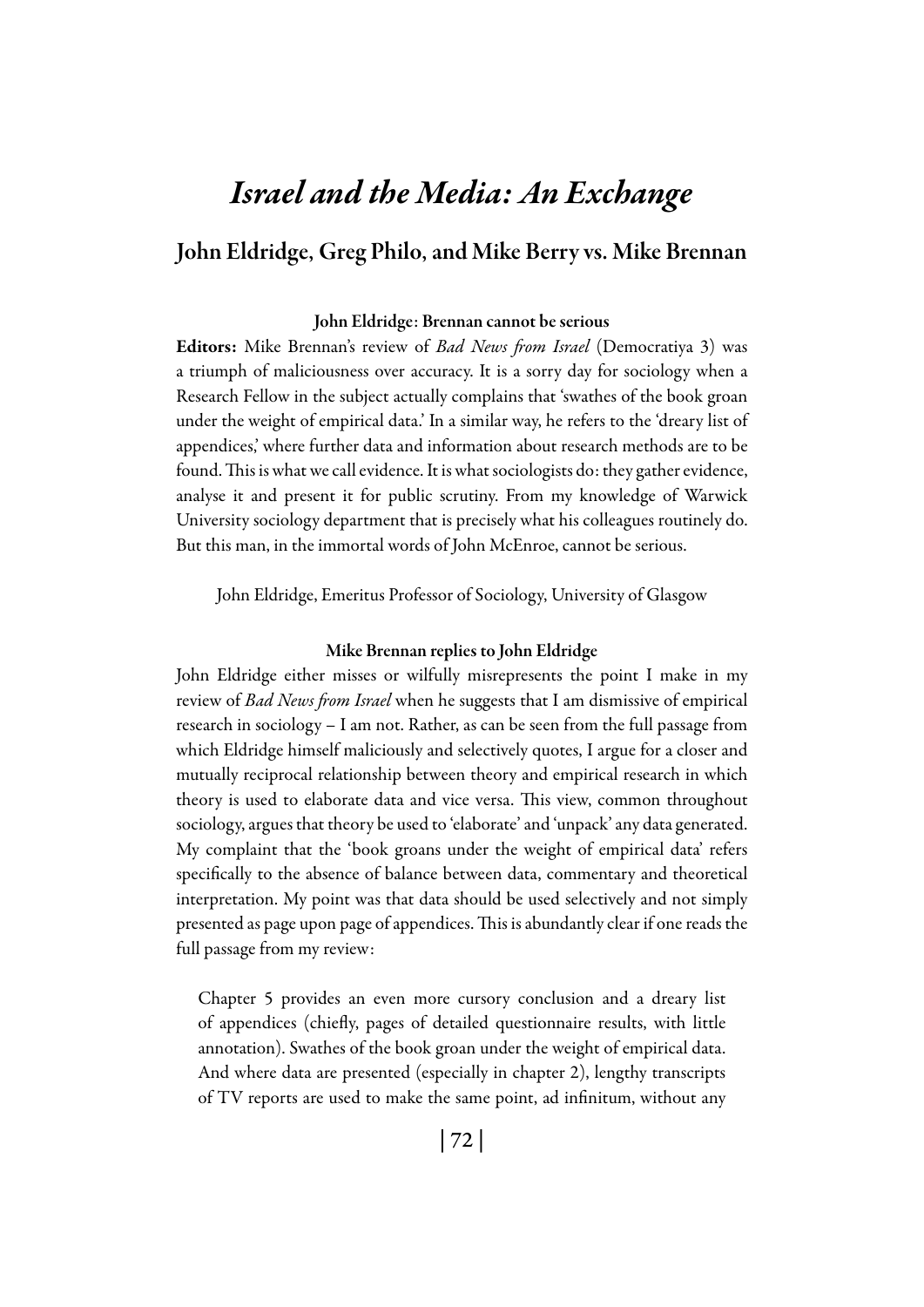attempt to unpack, ground or elaborate the claims being made through reference to theory. Rather, claims made about the data appear to owe more to the taken-for-granted assumptions of the researchers – that the media is a tool of the dominant classes, creating rather than merely reflecting attitudes, beliefs and ideas – than to any theoretical knowledge.

It is indeed a sorry day for sociology when an Emeritus Professor chooses malice over accuracy to counter legitimate academic criticism.

Mike Brennan, Research Fellow in Sociology, University of Warwick

#### Philo and Berry: Brennan offers a collection of falsehoods

Editors: You have published a review of our book *Bad News from Israel* (*Democratiya 3*), written by Michael Brennan. This is such a collection of falsehoods about our research that we must refute them.

1. He states that our thesis is that 'in news production, the dominant ideology (the Israeli viewpoint) is reproduced and continually affirmed.' This is false and the words do not appear in our book. We show there is not a single frame of 'Israeli dominance.' Journalists, for example, responded very strongly to the deaths of Palestinian children and were critical of Israeli actions in this respect. We also highlighted sharp differences in reporting between areas of news output as between Channel Four and BBC1 and also between press accounts and television. There was a dominance of some perspectives much of the time on the news in our samples and this had a measurable influence on the development of public understanding. But this is a research result which can be replicated. It doesn't follow from a pre-ordained 'thesis.' If Brennan has other evidence which questions this result, for example that Palestinians are reported more often than Israelis, then let him present it.

2. He states that our book assumes that 'TV audiences passively absorb information from news reports.' This is false. Our work on audiences over the last ten years has shown the processes by which some audience members use logic or alternative information to critique news accounts. In this study we reported how some participants used logic to deduce that Palestinians would have the highest number of dead, even though TV news coverage focused disproportionately on Israeli casualties.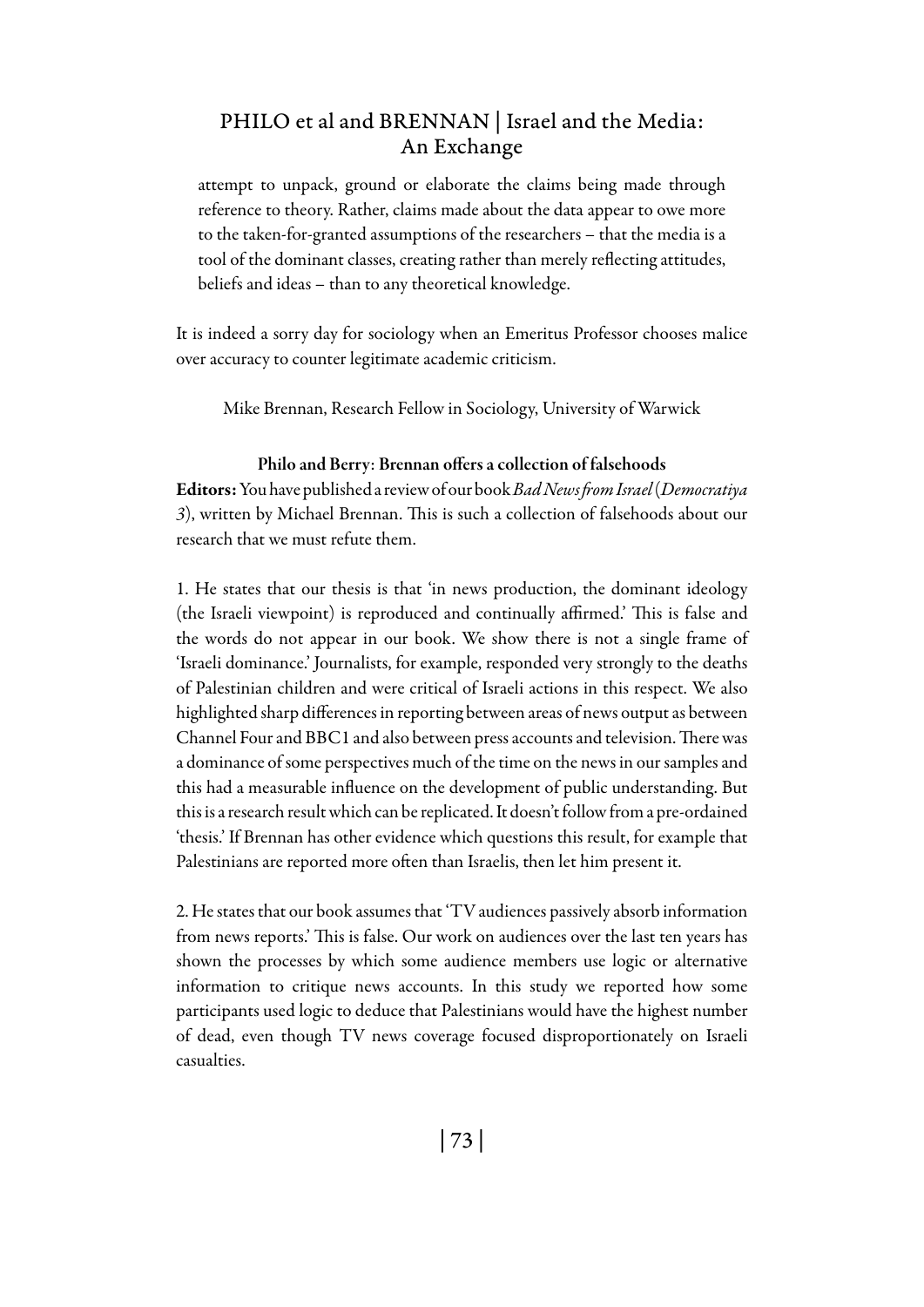3. He claims that 'Arab nationalism is valorised as a righteous and heroic struggle against Western/Zionist imperialism.' This is false and no such words appear in our work. We actually include many criticisms made of Arab governments, of anti-Semitism in the Arab press, and of the rule of Yasser Arafat and of corruption in the Palestinian Authority. It is not our job as academics to promote 'heroic struggles.'

4. He claims that we dismissed the views of research group participants because they 'had connections with Israel.' This is false and we made no such comment on personal beliefs. We reported that the choice and use of photographs in a research exercise was influenced by value commitments. So if people were concerned about how Israel was presented on the news, they might focus more on photographs of the conflict which put Israel in a negative light than photographs which did the same for the Palestinians. This is a research finding and we reported it as such. Brennan is not happy with this and refers to us as 'occupying an Olympian viewpoint.' But if he does not accept the processes by which university researchers gather data and report it from this 'Olympian height' then why is he working in a university.

5. He accuses us of quoting 'without reservation' from sources who use terms such as 'the power of the Jewish lobby' and 'the influence of organised Jewry.' The implication is that we are encouraging the use of anti-Semitic stereotypes about Jewish influence. His words are a massive misrepresentation of what these sources were actually arguing. The first author was saying that the stereotype of the 'Jewish lobby' is wrong and that a key issue is the rise of the Christian Right and their support for Israel. The second was saying that journalists are reluctant to talk about anything that sounds like 'organised Jewry' because they don't want to feed Arab stereotypes about Jews. But what is Brennan actually asking for, by raising this issue? Is he saying that we should not mention the existence of an organisation such as AIPAC in the USA, in case to do so offends Jewish people. And should we similarly not mention the presence of anti-Semitism in the Arab press or in the content of sermons in mosques in case it offends Muslims? Is this how he proceeds in his own research – Do his own reports leave out evidence that someone might not want to hear?

6. He falsely accuses us of giving our audience groups a one sided history of the origin of Palestinian refugees, which privileges the Palestinian view and is upset because we reference the work of the Israeli historian Avi Shlaim (who has made criticisms of Israeli policy). A more balanced view he claims would come from quoting other historians. The information that he objects to is that Palestinian were forced or fled

| 74 |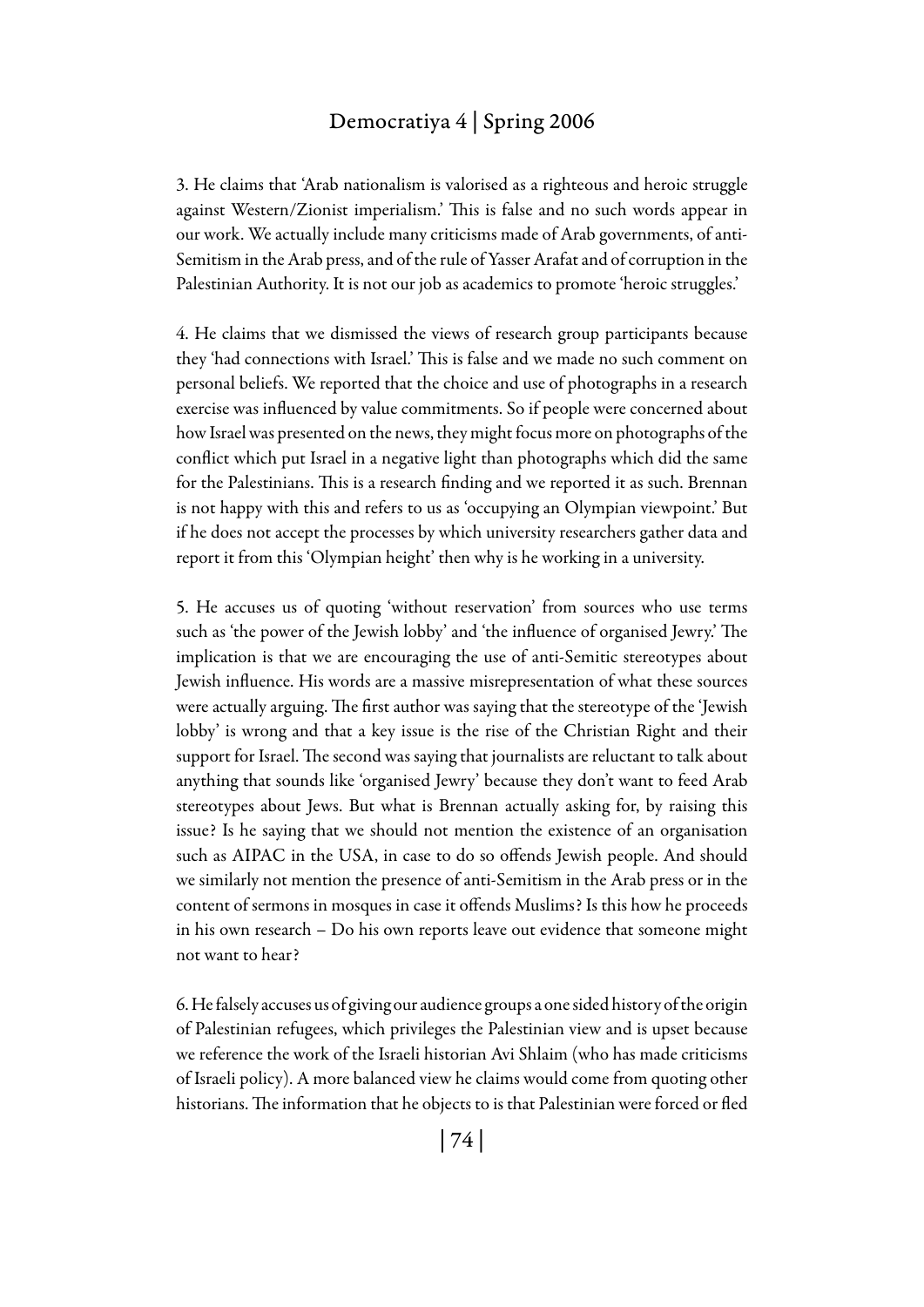from their homes in 1948. The focus of the current historical argument over this is actually whether this forced movement of Palestinians was because of military exigencies (Shlaim or Benny Morris) or was part of a deliberate Zionist plan to create an Israel without Arabs (Finkelstein or Khalidi). The view that Palestinians left voluntarily is now largely discredited. This however does not deter Brennan and to illustrate his point, he quotes from a participant in our audience research who has been newly informed about the conflict. The man states: 'You filled in the blanks I didn't have a clue about.' Brennan suggests that we have filled this person in with one sided, partial blanks about the history of the conflict. But Brennan leaves out what the man said next and what he is actually referring to. This is: '1948? Was there a war in 1948? Now I know there was.' Of course to have included that would have made Brennan's point look ridiculous. Unless of course he knows some historians who think it happened in 1949. He also falsely claims that we did not discuss the Holocaust with participants. We did and there are clear references to this and quotes from them in our text which Brennan has chosen to ignore.

7. At the beginning of the book we give an account of the different histories of the conflict as told by different commentators and historians. Brennan is unhappy with this because we quote from Benyamin Netanyahu who offers a defence of Israel. Brennan writes that Netanyahu is a 'political and intellectual lightweight' and that it is not somehow fair to compare his views with those of theorists such as Chomsky and Finkelstein. Again, Brennan misses out that we also quote from other pro-Israeli historians such as Martin Gilbert, Howard Sachar, and Yehuda Bauer. But if we lead his normal distortions aside for a moment we can ask: Is he seriously suggesting that we should have excluded the views of an ex-prime minister of Israel who is a frequent contributor to public debate, with five books on the subject and then given as a reason that we think that he is a lightweight? What would then be said of us? How can we possibly win when we are confronted by Brennan with an argument as foolish as this?

His review then goes on to tread some very strange ground. He writes that: 'crucially (our italics), the avowedly anti-Zionist pedigree of the likes of Chomsky and Finkelstein are not disclosed to the reader.' There is a certain malevolence in this phrase with its odd packaging of different theorists as being simply 'the likes of,' about whose 'pedigree' we have to be told. Is Brennan now saying that as academics it is crucial that we should evaluate contributions not on the basis on the quality of what is written but on the pedigree of the individual. Where does this process stop? Do we give health warnings to students about each speaker: 'this one is a leftie, this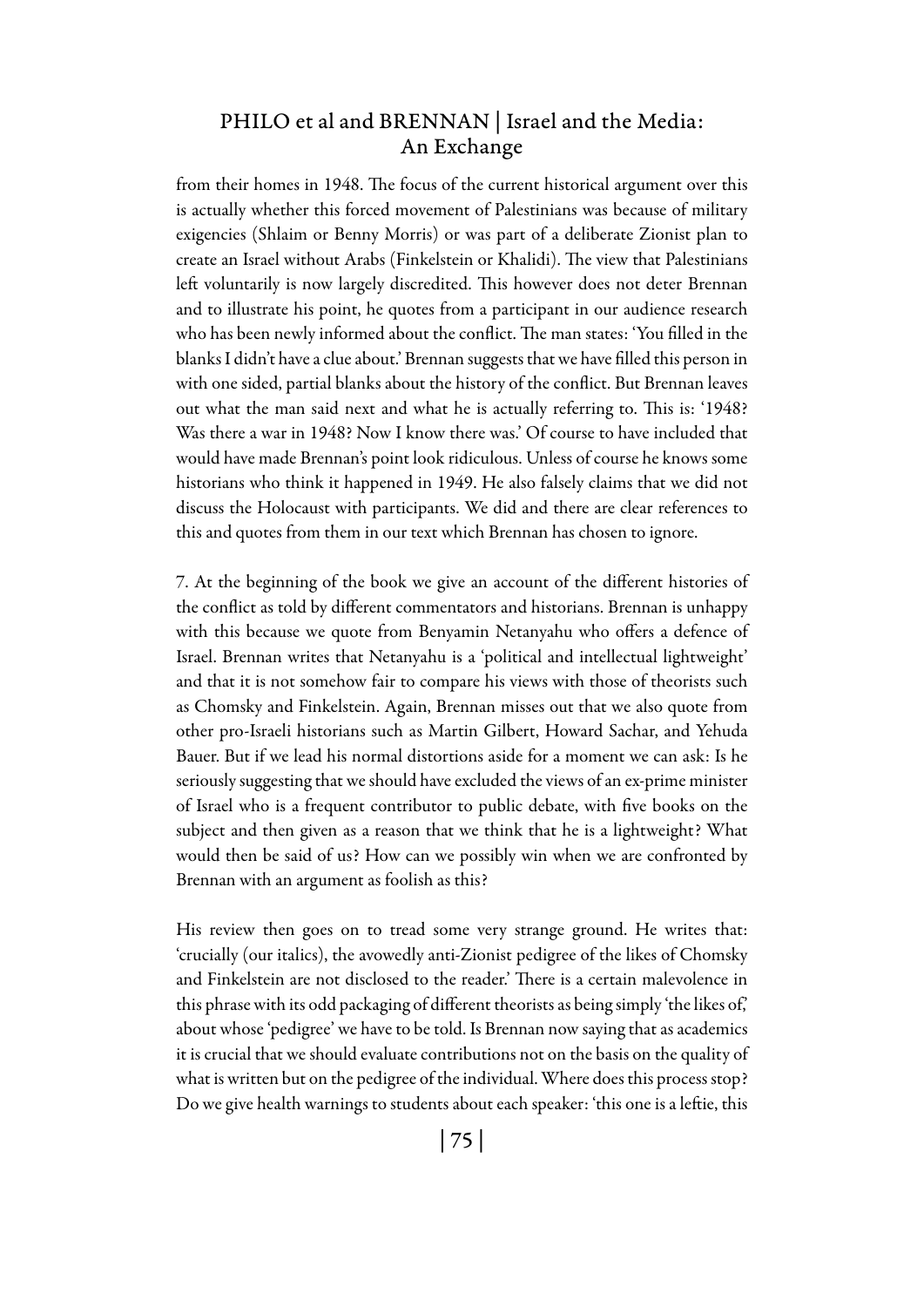one Jewish, this one Muslim.' It is not an approach to professional academic life which we favour.

8. He suggests that in our history of the conflict, we reduce the human cost of Israeli casualties by using language which 'objectifies' them – i.e. by saying that 'a bombing killed eight' rather than 'eight people.' The truth is actually the opposite of his suggestion. In writing this section of our book we went back to our own archive, quite deliberately, to find one of the first BBC reports of a suicide bombing in Israel in the 1990s. We did this exactly because we wanted to convey the human costs of such actions and the sense of shock which they engendered in Israeli society. The BBC quote is very graphic and is in our text just nine lines below the sentence about which he is making his rather obscure point, so he didn't have very far to look.

There are many other mistakes and distortions in what he writes. But the above eight areas will give a sense of the quality of his work. One question remains, which is why would Brennan produce such a false and misinformed review? He accuses us of having an 'agenda' but does not discuss his own. He writes that he is concerned our book will reinforce perspectives of Israel as 'monolithic.' He apparently wants someone to give a better defence of Israel, which is why he is worried that Netanyahu is a 'lightweight' and is upset by our citing Avi Shlaim. But it is not our role as academics to give a partisan defence of anyone or any state. Our job is to stand by the rules of social science, to gather evidence, to debate and to present work in an accurate and truthful fashion. By these criteria Brennan has failed miserably.

#### Greg Philo and Mike Berry

#### The Perils of Remedial Empiricism: a rejoinder to Philo and Berry

Philo and Berry's personalised assault on my review of their book is a gross misrepresentation and I strongly reject it. My essay provides a thorough-going chapter by chapter critique of their work, replete with citations and page references that give the reader a genuine flavour of the book's overall content. Judged by the received standards of scholarly criticism, my comments faithfully reflect the contents of *Bad News from Israel*, contributing to on-going academic debate, and are situated within the bounds of legitimate academic criticism.

As should be clear to anyone who has read my review, I criticise *Bad News from Israel* on two key grounds: as methodologically flawed and premised upon an

| 76 |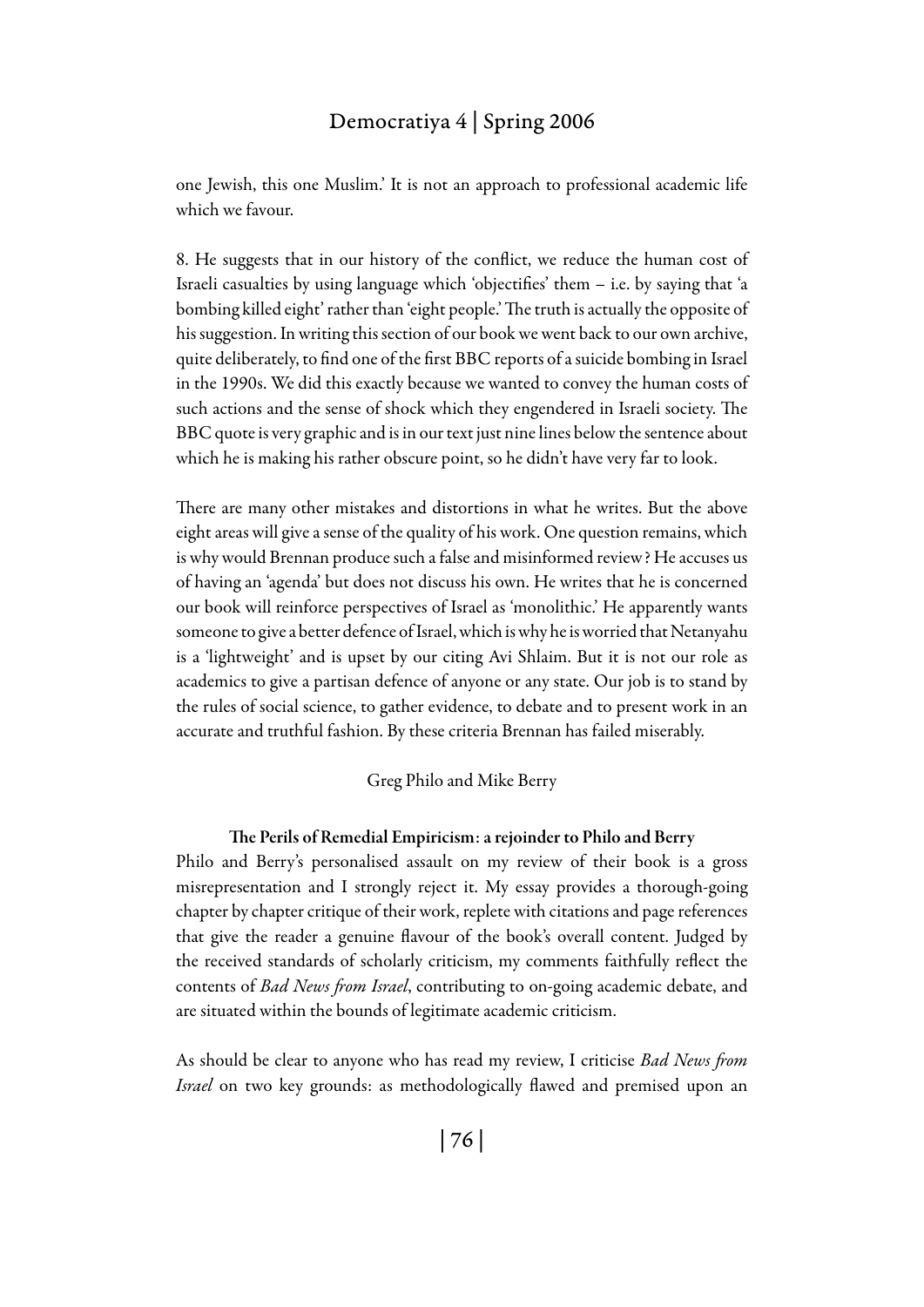overtly 'objectivist' orientation towards the data (and the wider Israel/Palestine conflict) that obscures the role of research design in eventual research outcomes. As if to confirm the 'Olympian viewpoint' of the researchers, claims made by Philo and Berry based on empirical research are treated by them as placing their work beyond reproach. It would seem, therefore, that merely to challenge Philo and Berry's thesis is sufficient for them to allege a 'false' review. I do not, as Philo and Berry patronisingly put it, reject 'the processes by which university researchers gather their data.' Rather, I critique the methods and interpretations of the data by which they arrived at their conclusions.

Whilst Philo and Berry accuse my review of inaccuracy, they themselves begin rather sloppily by misquoting me. Throughout their response Philo and Berry endeavour to suggest that I attribute words to them that are incorrect. This is simply not the case. Thus, they repeatedly counter my claims by recourse to a specious form of remedial empiricism. For example, in response to my assertion that *Bad News from Israel* invests in a discourse that valorises Arab nationalism, Philo and Berry claim: 'this is false and no such words appear in our book.' Here Philo and Berry are so caught up in a focus on particular words characteristic of a contentanalysis approach that they miss the point entirely. Let me be crystal clear: I am not attempting to attribute words to Philo and Berry that are not their own but rather to provide a descriptive and critical evaluation of their work and the arguments it implies.

Philo and Berry's response attempts to redeem *Bad News from Israel* by arguing that the omissions which I accuse them of are 'false.' As I will demonstrate in my response, this too is clearly not the case. For example, Philo and Berry claim that *Bad News from Israel* includes 'many criticisms' of anti-Semitism in the Arab press. Close inspection, however, reveals only a cursory reference to anti-Semitism (p. 249). Their point about anti-Semitism is, however, subtly undermined, and thereby effectively disqualified, by the fact that it is reduced to an allegation made by 'pro-Israel groups' or the Israeli government. Their more substantive discussion of anti-Semitism (a paragraph and footnote: see ibid) amounts only to its mobilisation by the Israelis and pro-Israel groups to ward-off unwanted criticism of Israel.

Similarly, Philo and Berry claim that I chose to ignore the 'clear references' and 'quotes' to discussions of the Holocaust with research participants. In actual fact, only one reference to discussion of the Holocaust with a research participant occurs in *Bad News from Israel* (p. 236). When it does we learn that it occurred in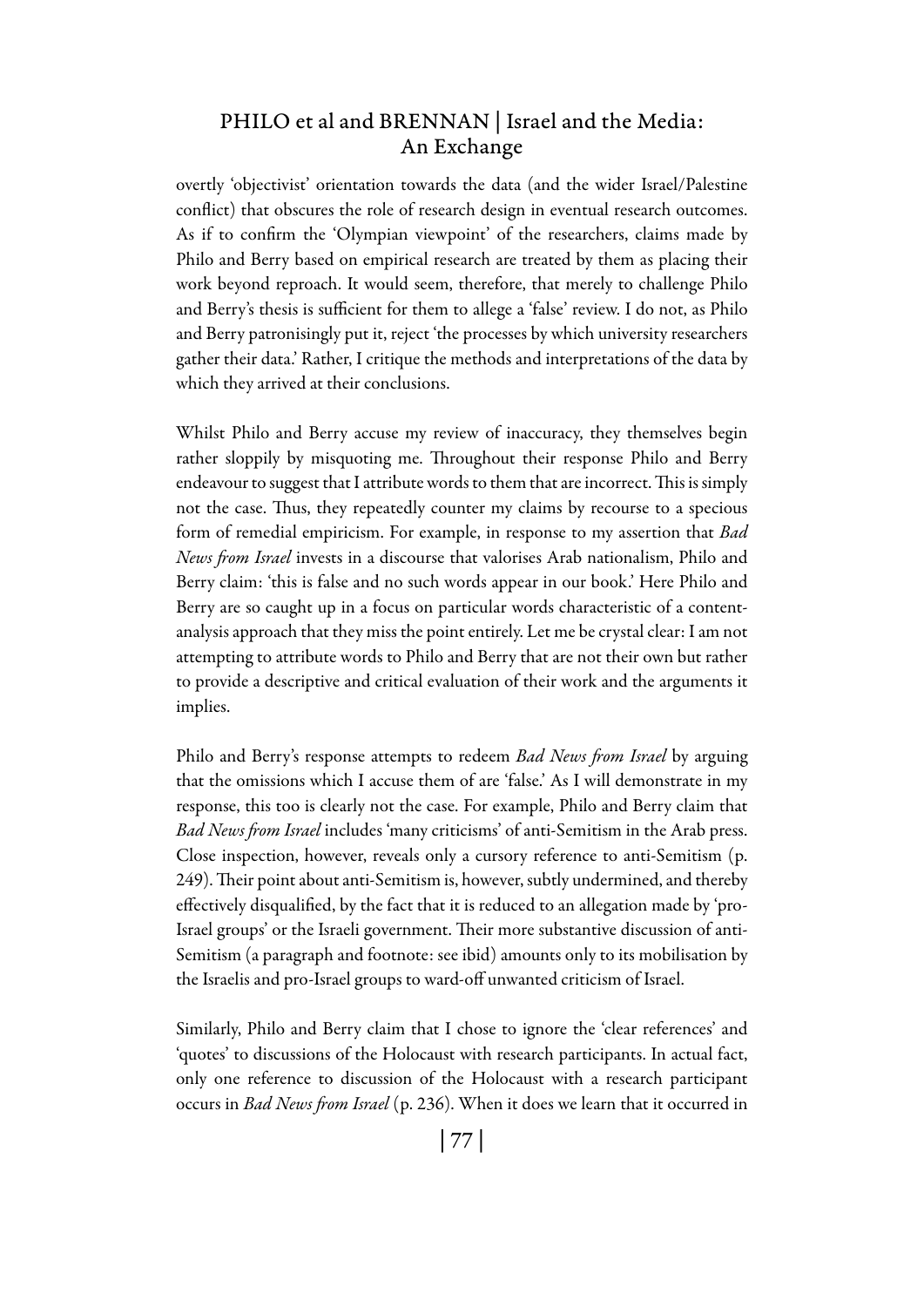'a one-to-one discussion outside the groups' (ibid, my emphasis) in a situation that appears to have been initiated by the respondent herself. This, however, is besides the overall point I am making here and again I leave it to the reader to check the veracity of Philo and Berry's counter-claims.

Again: Philo and Berry claim in their response that they made no comment on the relationship between people's perceptions of television news and their personal beliefs. Yet in their book Philo and Berry assert that the perceptions of people who 'had connections with Israel' might be due to the fact 'that they were sympathetic to Israel and that coverage of Palestinian casualties in some way upset or contradicted their preferred view' (p. 235-6). Again, I will let the reader decide for themselves.

The impression given by *Bad News from Israel* – and this I maintain – is that research participants were not provided with a 'rounded' or 'multi-perspectival' approach to the events leading up to and surrounding the establishment of Israel. This is absolutely crucial in a context where not only participants knew very little about the origins of the conflict but where historians are themselves still sharply divided on the issue. Contrary to Philo and Berry's claims, I welcome the use of historical material from a new generation of so-called 'post-Zionist' historians but alongside and not instead of various other accounts. What is clearly misleading therefore is to present a history of the conflict to participants as if it were the history. But again Philo and Berry miss the point. For to help others with little prior knowledge make sense of the context of the present conflict we need to carefully distil the key elements of the past in all its complexity. This is a huge challenge, one which television news – as Philo and Berry repeatedly remind us – fails to meet.

Here I maintain my claim that popular television news cannot realistically be expected to do the difficult job of explaining an intractable, contested and deeply complex conflict to audiences. Philo and Berry themselves implicitly concede this point: not only by the amount of space they devote to a history of the conflict (some 90 pages of text) but by a recognition that those who were best informed displayed an already 'high level of interest' about the conflict that was 'being fed by other sources such as books, the quality press or further study in higher education  $(p. 210)$ .

Concomitantly, Philo and Berry's suggestion that other in-depth news sources do a much better job of explaining the conflict, providing descriptive, investigative and interrogative journalism, is rather unfair, assuming that each operates under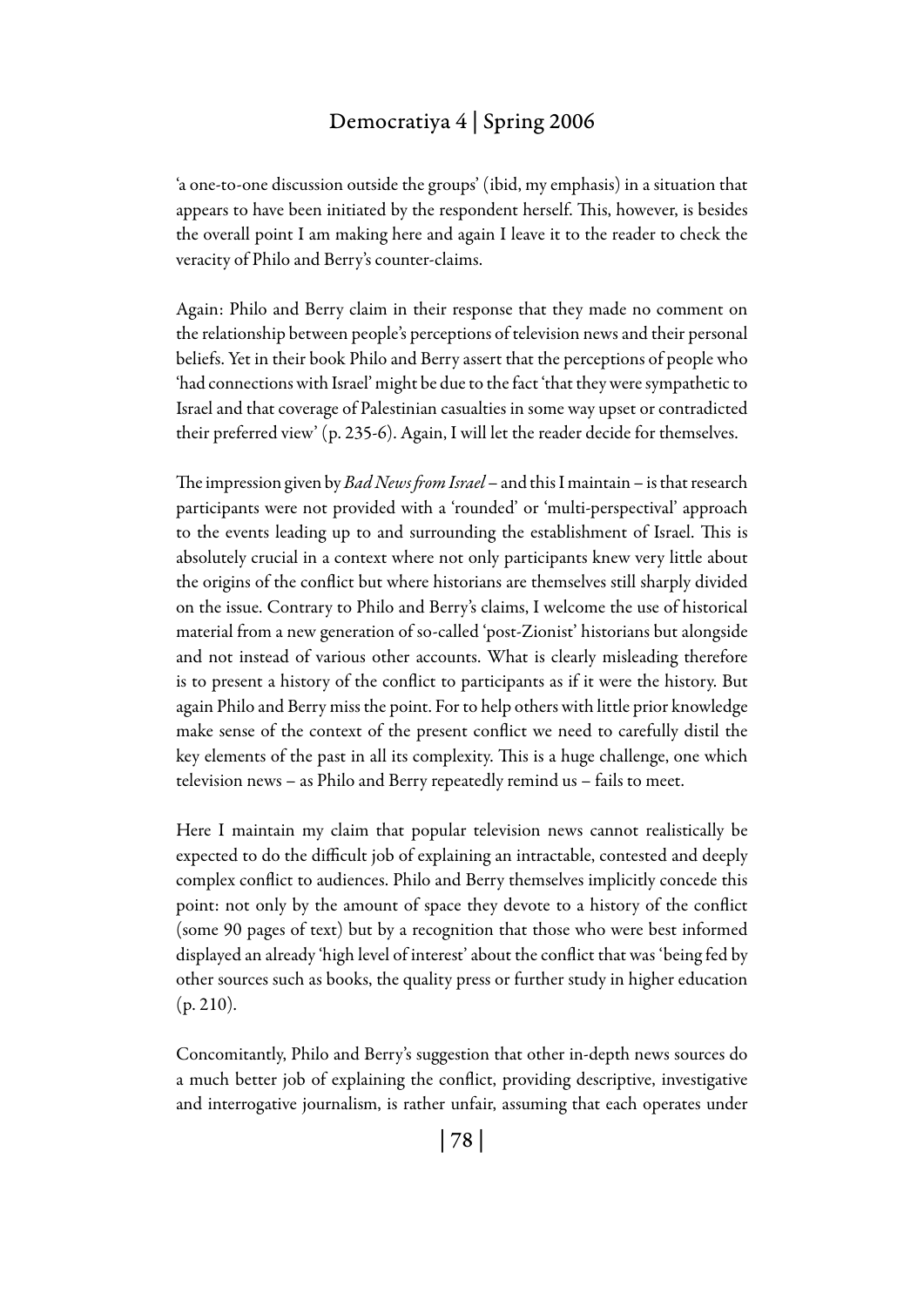the same conditions. Not only are the alternative news sources that Philo and Berry site (BBC2 Newsnight and Channel 4 evening news) twice as long as their 'popular' BBC1/ITV1 counterparts, but they are specifically designed with an analytical remit.

I maintain too that the inclusion of Benyamin Netanyahu – a clearly identifiable political figure – as a reliable source of historical interpretation about the conflict is a strange choice, especially when pitted against established intellectuals and historians. Netanyahu's pedigree as former Prime Minister does not in and of itself make him qualified to accurately report the historical events of 1948 but rather his inclusion merely helps to effectively discredit the Israeli position.

Philo and Berry accuse me of concealing my own views yet I make no secret in my own academic work of a commitment to reflexive methodologies and alternative epistemologies that place researchers on the same critical plane as the conventional 'objects' of their inquiries. A constant theme running throughout my academic work has been to highlight the risks engendered in narrowly empirical and positivistic research: namely, the potential for projective and transferential relations that exist between researchers and the data they produce.

Despite Philo and Berry's best efforts to make my review of their work appear unreasonable, many of the points I make have been echoed elsewhere in mainstream publications including the New Statesman and the Economist. [1] Philo and Berry's ungracious response to my critical review of their book – the bread and butter of academic life – can perhaps be seen to signify a genuine sense of unease, especially as my review comes from within sociology itself. One thing should, however, be abundantly clear: that claims based on empirical research are not – however much Philo and Berry protest – immune from academic criticism.

#### **Notes**

[1] For example, Anton La Guardia writes in the New Statesman:

'[T]here is much about *Bad News from Israel* that is flawed. Like the TV news that they criticise, Philo and Berry are guilty of errors of fact and selectivity, and of adopting one narrative – that of the Palestinians – over the other. On page after page, they compare television coverage to reports in the Guardian and the work of the historian Avi Shlaim: respectable sources, certainly, but hardly unchallenged arbiters of truth.'